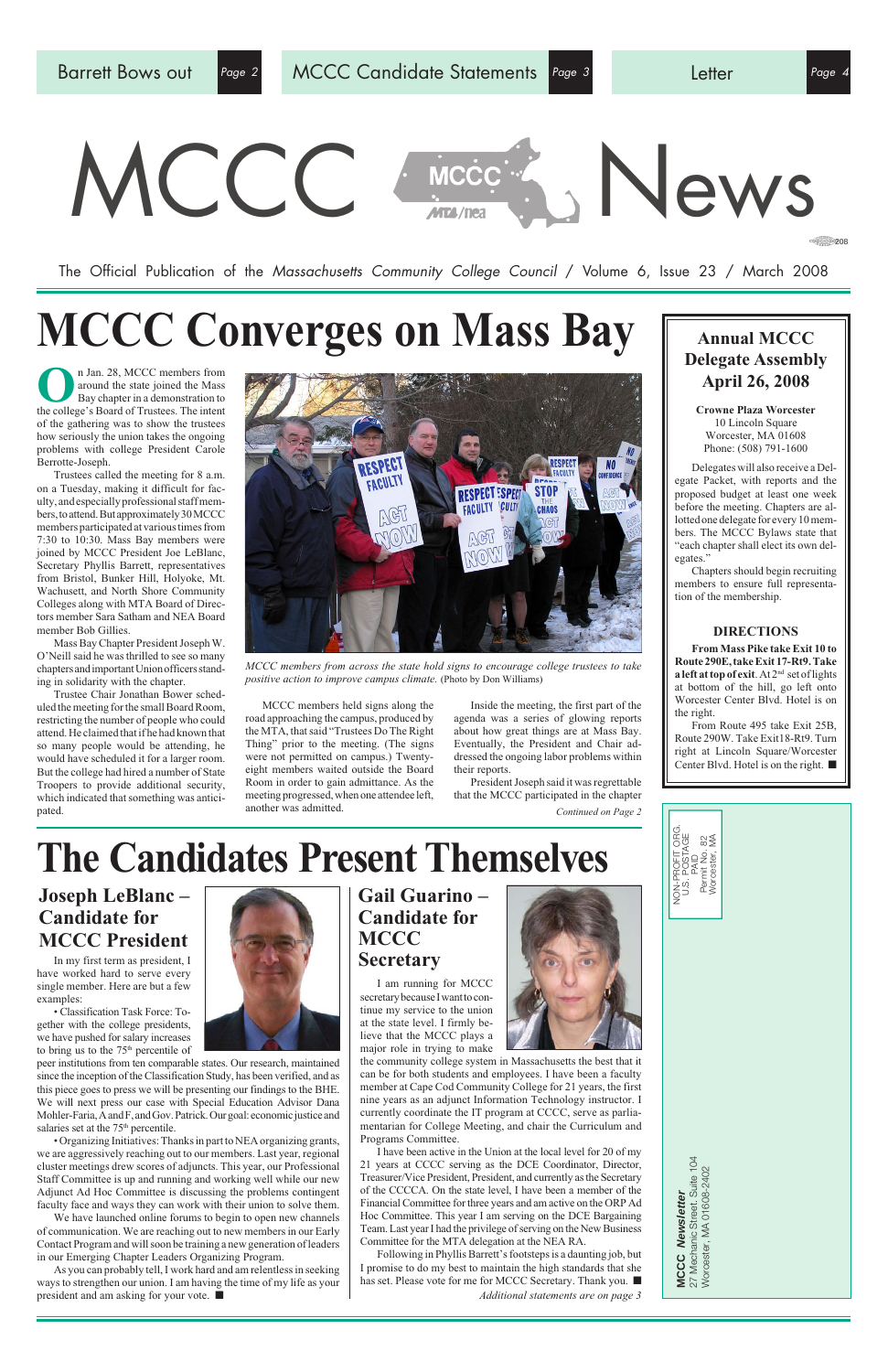years of service towards retirement due to previous employment or military service, a feature that was never communicated to them. All would have been able to retire earlier with far greater security under the defined-benefits plan.

 Worth noting: West Virginia teachers faced similar problems with a comparable alternate state retirement plan. Given these employees' concerns, this option is no longer offered to these teachers. Those affected now await the support of legislation that would return all teachers so enrolled to the state's defined benefit plan. The disparity of these plans and the false promises these members were given are highlighted in the March 2007 issue of the NEATODAY.

public colleges and universities. Today the ORP enrolls 5,000

> Not everyone is fussing about the ORP, but those MCCC members who are, have valid complaints. SAC leadership is working with MTA and legislative leaders to address these concerns. A key objective of the union's ORP Ad Hoc Committee is to secure legislation and enrollment regulations that would serve our current and future ORP-enrolled members appropriately. If current faculty want to join this committee or wish to receive future updates on these issues, they should contact me.

> Chapter leaders and HR departments should advise all new faculty to consult with an independent financial planner and talk with colleagues, friends, and family before joining either retirement plan. Retirement decisions are too important – the consequences, too serious – to be made without such consultation. ■

### *Strategic Action*

## **The Optional Retirement Plan: What's the Fuss?**



*Donnie McGee, SAC Chair & MCCC Vice President*

In January 1994, the Optional Retirement Plan (ORP) was signed into state law. Nine months later this definedcontribution plan was offered to faculty and administrators at the state's 29

employees statewide. Nine percent or close to 450 of them are MCCC faculty.

In contrast to the State Employee Retirement System (SERS), a defined-benefit plan in which most state employees are enrolled, the ORP provides no guarantee as to how much an employee will earn upon retirement. ORP accounts are left to enrollees to manage on their own. SERS funds are given comprehensive oversight by the State Retirement Board.

Most MCCC faculty enrolled in the ORP seem satisfied with this retirement option. They want to manage their own investment portfolios. This plan provides portability and vests employees immediately. They can take 100 percent of their retirement earnings with them if they switch careers or move to another state. Were they in the SERS, these faculty would have to be employed for 10 years before being vested in the system. If their employment ended

with the state, their SERS funds would remain frozen.

Not all MCCC members are pleased with their enrollment in the ORP, however. Results from an October 2007 on-line survey indicate that 33, or 41 percent, of the 81 ORP-enrolled community college faculty who responded were either "dissatisfied" or "very dissatisfied." These members decry the methods used to enroll them in the first place. During the three month enrollment period, mistruths were communicated to them about the ORP. Many felt pressured to join this plan. Some were reminded by Human Resources (HR) personnel that they had no guarantee of tenure and, in the same breath, told that the ORP was the safer or better plan.

These faculty had little, if any, information on the benefits of the State Employees Retirement System. One State Retirement Board counselor indicated he had wanted to visit the community college campuses to provide faculty with such feedback, but was not allowed to do so. The retirement information provided to most in this group was almost exclusively shared by investment representatives from private companies, whose prime objective was to sell their products.

Employees had little time and incomplete information to make appropriate retirement decisions. For new faculty, the three month enrollment period was an especially intense time. They were familiarizing themselves with job responsibilities and requirements, while striving to be successful in new positions. On some college campuses in other states, faculty offered alternative retirement plans similar to the ORP are given up to two years to make such a decision.

Those most vocal about dissatisfaction with the ORP are older faculty who have accumulated 15 to 20 years or more of Social Security (SS) benefits from previous employment. These employees were told by HR staff and by investment representatives that their SS retirement income would not be affected if they joined the ORP, but would be offset if they enrolled in the SERS. This was a key selling point for their ORP enrollment. According to the ORP survey, 49 faculty, or 61 percent, of those responding believed their SS benefits would not be reduced with this plan.

Years later, these faculty were informed that their Social Security earnings would, in fact, be offset under the Optional Retirement Plan as well. They wanted to know when the federal law had changed, insisting it could not apply to them. The SS offsets have always applied to both retirement plans, but these ORP enrollees were told otherwise or never told that their Social Security earnings would be offset under the ORP. The mistruths about these offsets under this plan are still being communicated by some representatives selling ORP investment products.

Additionally, comparisons of the two plans among ORP enrollees now considering retirement reveal that faculty would have been far better off if they had enrolled in the SERS to begin with. Some would also have been able to transfer or buyback

*Members from various campuses who attended the Mass Bay Trustees' meeting gathered for a post-meeting debriefing session with MCCC President Joe LeBlanc.* (Photo by Don Williams)

protest. She stated that she remains willing to "negotiate" with the union to improve relations. Union members reacted with incredulity at this comment, as last year MCCC President Joe LeBlanc, had worked to help the chapter and the President to resolve some of the issues, but nothing came of the discussions. And the President continued with actions that had been at the core of Union complaints.

Chairman Bower then read a prepared statement to address the union concerns. In the statement he announced a seven member commission the trustees convened of "distinguished educators and community leaders" to review the issues. He said, "This Board is not walking away from any of its responsibilities as we have been accused by the MCCC leadership."

In comments to the assembled MCCC members after the meeting, MCCC President Joe LeBlanc pointed out that Bower promised a special commission back in 2007, with a report to be concluded by Jan. 29. Contrary to Bower's statement about the Board's commitment, the commission still had not met.

According to Chapter President O'Neill members of the search committee who had recommended hiring President Joseph have now regretted the decision. The reasons are her job performance. He said that he disagreed with everything that Bower said in his statement. The Union did not call the press

when the WBZ I-Team investigated the President's costly inauguration celebration or when the state nursing board prevented the program from accepting new students.

The climate at the college has continued to deteriorate with threatening emails being sent to Union officers from computers in college labs. The college has determined that these did not rise to the level of being criminal, but the union sees this as contributing to a hostile and unhealthy environment.

The commission has begun to meet, and the Union is awaiting its opportunity to meet and present the list of particulars drawn up that details complaints about the President's job performance. ■



## **MCCC Converges on Mass Bay . . .** *Continued from Page 1* **Bowing Out**

In the waning years of the last millennium, when I first took up a laptop on behalf of the MCCC, times were tough. After I'd spent all day Friday typing a blue streak, and referencing such things as CAS-cases, the MRLC, HELC, etc. – all Greek to me at the time, my job had just begun. First, I'd revise the minutes, trying to create the appearance of an orderly, rational, and congenial meeting – not always an easy task in those early days. Then I'd print them and take off for Staples, where I'd request about 155 copies of the five or more pages, printed back-to-back to cut down on cost – and weight. Because the next step was to fold them, stuff them, stamp them, seal them, and label them for mailing from the Granby P. O. A word about the labels: Those I ran on an old dot matrix printer dedicated to (and, as near as I could tell, capable of) only that task. It was a lengthy process and required constant tending, as the printer frequently jammed. On those occasions when I needed to run labels for the entire membership, rather than for just the leadership, the run took five hours. Fortunately, I usually had a pile of essays to grade while keeping one eye on the machine. Fast forward almost twelve years. I still devote a great deal of time to revising the minutes, aiming for accuracy and clear communication with those on the distribution list and with their constituents on the campuses. And, when necessary, I still gently edit the proceedings for organization and logic. But once I've completed these tasks, I hit a couple of letters on the keyboard, left click the mouse, and launch the minutes into cyberspace – no driving, no folding, no licking. Technology does have an upside.

*By Phyllis Barrett*

*Continued on Page 4*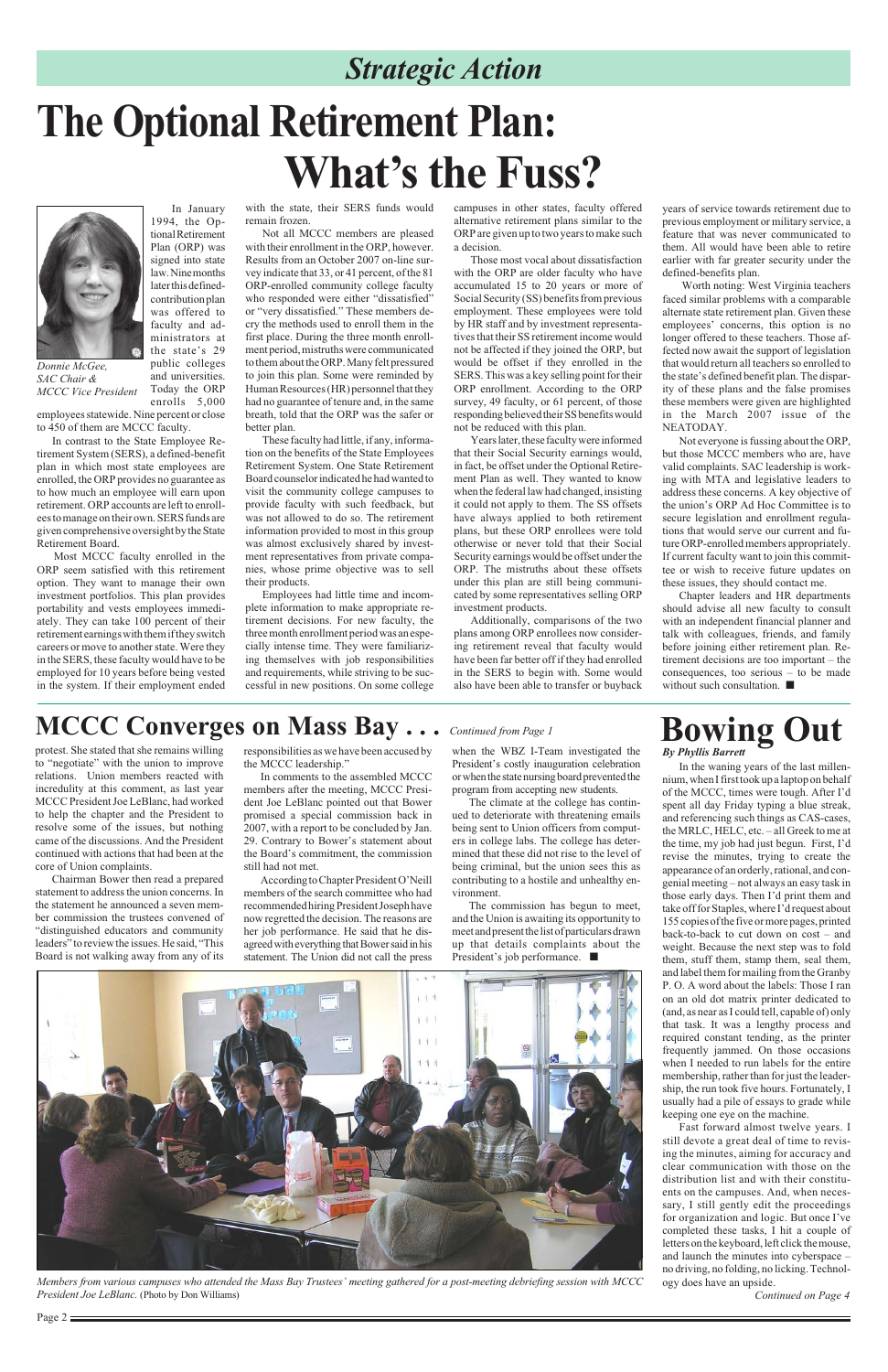Page 3

"That is the happiest conversation where there is no competition, no vanity, but a calm, quiet interchange of sentiments." Samuel Johnson About a

year ago, our union began a long overdue

conversation. Our Strategic Directions Retreat drew great participation from all our chapters. We began to talk about the many challenges facing our union. By the end of this conversation, we agreed on three strategic priorities: revising our Mission Statement, strengthening grassroots member participation, and developing a new generation of leaders.

This academic year, we are continuing this conversation on several levels. Our Board of Directors recently redrafted our Mission Statement. This month, the conversation is being driven down to the chapter level to seek grassroots member input. A draft of a revised Mission Statement will go to our Delegate Assembly on April 26 where we will again discuss, amend and reaffirm the guiding principles of our union.

Grassroots member participation is being promoted elsewhere. Our new Adjunct Ad Hoc Committee is advising our board of directors, contacting state senators about the adjunct health insurance bill, and organizing their colleagues. At its heart, this is a grassroots organizing initiative that will succeed or fail depending on how successful we are able in engaging in a conversation with this varied group.

The conversation will continue on many other levels thanks in part to our NEA organizing grant. Last month, chapter presidents met over dinner with a lightly structured agenda and lots of conversation. Our MTA Uniserv Consultants reintroduced themselves and answered questions about the impact bargaining process (Is your college planning a reorganization without seeking input from our union?) and MTA Legal Services (Do agency fee payers – nonmembers – ever receive the services of an MTA lawyer?). I asked our chapter presidents to support our new Early Contact Program to help us to better reach out to new members.

Newer Chapter Presidents like Joe O'Neill sought advice from experienced chapter leaders, saying that he would like to

"learn from one another by discussing the struggles, strategies, experiences, outcomes, histories, visions we know as campus leaders with the common goal of building and sustaining engaged chapters."

In three hours, we shared stories about some colleges attempting to count hours of faculty non-instructional workloads. We began a conversation about how to best solve the problems of the promised  $75<sup>th</sup>$ percentile and overuse of adjunct faculty.

Our union will begin its Emerging Chapter Leaders Organizing Program later this semester. We have launched online forums for our Adjunct Ad Hoc Committee and Chapter Presidents. We haven't yet reached the goal of Johnson's "happiest conversation" but we have started a process that will continue for the good of our union. We will talk and together we will make a difference. ■

## *In Solidarity*

*Joe LeBlanc, MCCC President*

# **Seeking The 'Happiest Conversation'**



### **Diana "Donnie" McGee – Candidate for MCCC Vice President**

## **Candidate Statements**



It has been a challenge to serve as your MCCC Treasurer for the last five and one-half years. I have learned a great deal, and together with the office staff, have developed a strong office operation during this period.

I had no idea of the magnitude of the job of being treasurer when I took it on over five years ago. Our staff of three full-time employees is busy year around process-

ing our 2,000 full-time and 4,000 part-time unit members. We support an office, answering numerous member calls, and meeting space that is used quite often by the ever-growing number of MCCC committees.

I have served the MCCC since 1984, from Chapter President for seven years, to MCCC Director, MCCC Vice President, and MCCC President. I have also served on the MTA Board of Directors for the last four years. I do this both to help keep the MTA strong, but also to keep our relations with the MTA healthy and productive for our members.

My goal remains to support your elected leaders, negotiations teams, coordinators, committees and your chapters, in their efforts to serve you.

I work hard for the MCCC, and have your best interests at heart. There is a lot left to do. I enjoy my job, and the challenge it continually poses, and I would like to continue for another term. I would greatly appreciate your support. ■

| Home $\blacktriangleright$                                                                                                                                                    | <b>Newsletter</b>                             |
|-------------------------------------------------------------------------------------------------------------------------------------------------------------------------------|-----------------------------------------------|
| <b>Purpose / Daily</b><br>IT'S YOUR CAREER<br>Quote                                                                                                                           | <b>President's Update</b><br>Feb <sub>5</sub> |
| Working for dignity in the workplace. External and internal pay parity, health<br><b>Chapters</b><br>and retirement benefits, a fair workplace that promotes student success. | <b>S.A.C. News</b><br>Feb 4                   |
| <b>Contact &amp;</b><br><b>Directions</b><br>The Latest                                                                                                                       | <b>Intern Program</b><br>2008                 |
| <b>Contract - Day</b>                                                                                                                                                         | <b>In the News</b>                            |
| <b>Contact your state</b><br><b>Contract - DCE</b><br><b>• GPO/WEP Retirement Fairness News</b><br>representative - you                                                       | <b>Calendar</b>                               |
| risk almost a 4% pay<br><b>Distance Ed</b><br><b>• GPO/WEP Action Needed</b><br>cut if you don't.<br>Aareement                                                                | <b>MCCC DA</b>                                |
| o Adjunct Health Insurance Needs YOUR<br><b>Coordinators</b><br><b>Support</b>                                                                                                | <b>Job Vacancies</b>                          |
| <b>DCE / Part-Time</b><br>o New Contract Tips<br>Links                                                                                                                        | <b>MTA DA / NEA RA</b>                        |
| <b>• Contract Enforcement Information</b><br>Dav Full-Time<br>Links                                                                                                           | <b>MTA</b><br><b>NEA</b><br><b>PHENOM</b>     |
| Picketers at MassBay 1/29<br>Documents                                                                                                                                        | <b>Related Links</b>                          |
| Facts & Figures<br><b>What's New</b>                                                                                                                                          | <b>Change of Address</b>                      |
| Governance<br>o President's Update - follow the link at the right<br>o S.A.C. News - follow the link at the right                                                             | <b>Contact/Find</b><br><b>Legislator</b>      |
| o Three MCCC leaders graduate from NEA Emerging Leaders Academy<br><b>Committees</b><br>- follow the "In the News" link at the right.                                         |                                               |
| <b>Memorial Awards</b>                                                                                                                                                        | <b>About this Site</b>                        |
| Search                                                                                                                                                                        |                                               |

I am seeking re-election as Vice President of the MCCC. This past term, I have been involved with many initiatives important to the strength of our union and protection of our faculty and professional staff.

In my role as the MCCC coordinator for strategic

action statewide, I have testified at hearings, written op-ed pieces, attended conferences regionally and nationally, and partnered with MTA and MCCC leadership to promote our agenda. I have been instrumental in the fight to secure legislation to support the buyback of 03 "contract" time and currently chair the Optional Retirement Plan (ORP) Ad Hoc Committee to address ORP concerns statewide.

I have worked with legislators and the Governor's office to resolve our flawed contract funding process and serve on the MCCC Classification Task force to bring resolution to the salary inequities of our current contract. The MTA sent me to Washington to lobby for the repeal of the GPO/WEP provisions.

Though progress has been made in furthering our agenda, much work remains. Our colleges need full-time faculty and professional staff; adjuncts need affordable health insurance and retirement security. Our colleges are drastically under-funded, and our salaries, not competitive.

I would like to continue this work as your Vice President. In this challenging political and economic climate, we must safeguard the integrity of our classrooms and protect our own professional lives. With your support, I believe my perseverance, enthusiasm and leadership can move us forward. Please consider me for Vice President when you vote. ■

### **Phil Mahler Candidate for**

Massachusetts Community College Council MCCC



#### **MCCC Treasurer**

The MCCC is in the process of revising the Mission Statement to more adequately reflect the contemporary environment. As part of the Strategic Directions Initiative, the process is being brought out to the general membership for input. Member suggestions are encouraged and should be passed on to your chapter MCCC Director. The Mission Statement will be discussed at this year's Delegate Assembly with the final version being approved at the Delegate Assembly.

#### **Current Mission Statement in Bylaws**

We, the members of the community college professional staff, believing in the unique contributions of the community college to American education, have organized to strengthen and secure this type of education for those who desire additional education beyond high school, for those who would be deprived of this education were it not readily accessible, and for those who wish a more individual orientation to higher education. Because we so believe, the members of this Council have organized into a collective bargaining unit in order to maintain and improve the quality of educational services through the protection of professional rights and the advancement of the economic well-being and the working conditions of its members.

Section 2. Objectives:

- A. To protect professional rights, the Council shall seek to:
	- 1. Secure and maintain academic freedom.
	- 2. Ensure the right of the unit member to exercise responsible judgment in all areas of his/her competency.
- B. To advance the economic well-being of its members, the Council shall seek to: 1. Maximize their job security.
	- 2. Continually improve salary and benefit levels.
- C. To improve the working conditions of its members, the Council shall seek to: 1. Achieve and maintain reasonable workloads and work schedules.
	- 2. Obtain whatever materials, equipment, space, and support services are essential for members to carry out their functions. ■

### **MCCC Mission Statement**

**Visit the revised MCCC web page at** *mccc-union.org.* **The re-design was done by Gail Guarino and her web design class at Cape Cod Community College.**